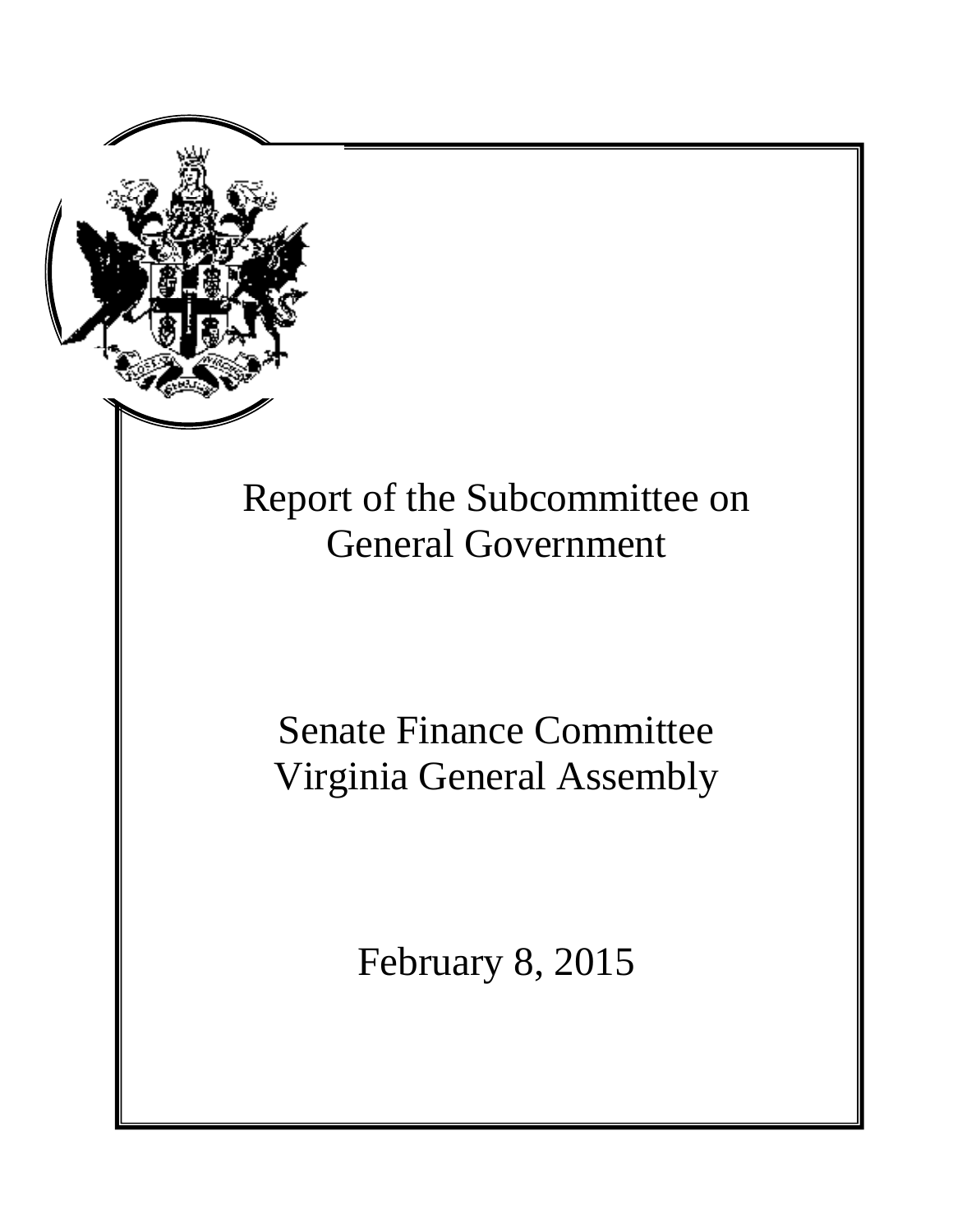# **REPORT OF THE SUBCOMMITTEE ON GENERAL GOVERNMENT AND TECHNOLOGY On Senate Bill 800, as Introduced (February 8, 2015)**

### **Mr. Chairmen and Members of the Committee:**

Your subcommittee has reviewed the provisions of Senate Bill 800, the budget bill as introduced, for the Legislative and Judicial Departments, Statewide Executives, the Offices of Administration, Finance, and Technology, and Central Appropriations.

Our most important task this year has been to develop a set of recommendations to address employee compensation. The past several years have been difficult for our employees due to sluggish economic growth, revenue shortfalls, budget cutbacks, layoffs, high vacancy rates, and little or no growth in real salaries and wages.

In a recent presentation to our subcommittee, the Department of Human Resources Management pointed out that state employee wages have been lower than all other sectors since 2003, and takehome pay has not increased since 2007. The 2007 increase of five percent was offset by the five percent employee contribution to VRS, and the 2013 increase of 2.73 percent was offset by the payroll tax. In fact, buying power has decreased by seven percent since 2007 -- and by almost 15 percent if these offsets are included. We now rank 33rd among the 50 states in average annual pay, and, as the chairmen mentioned, we rank  $49<sup>th</sup>$  – next to last – in terms of the state average as a percentage of the private sector average. Our median salary statewide is \$41,206, and the median in Northern Virginia is \$49,436.

We must begin to turn this situation around. Mr. Chairmen, you have encouraged us to pull back on our spending plans in order to focus our attention on this single most important objective -- to take as large a step as possible, within the constraints of our available revenues, towards improving compensation.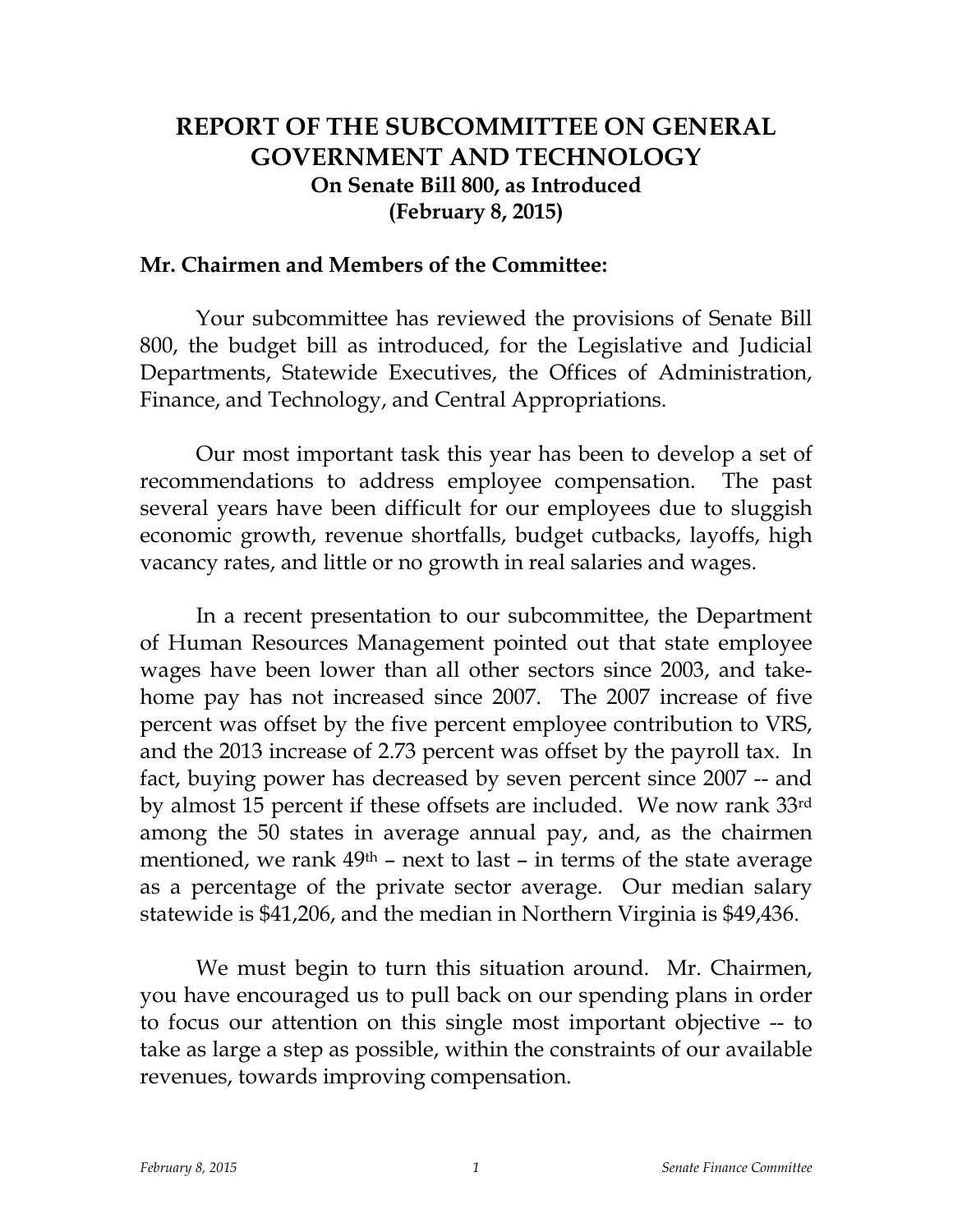For these reasons, we are pleased to include a series of recommendations to increase state employee (and state-supported local employee) compensation by three percent, across the board, that employees will see in their September 1, 2015 paychecks.

We support the special salary increase for entry-level deputy sheriffs, as recommended in the introduced budget, but we have eliminated the unfunded mandate on localities that would have tied those salary levels to the federal food stamp eligibility guidelines and required localities to match those guidelines in the future. That mandate would have placed a very difficult burden on our localities in the future.

Our report adds \$5.8 million to address salary compression within the ranks of the Department of State Police, the plan for which is addressed in the report of your Subcommittee on Public Safety. We all strongly support these measures.

We are recommending \$8.6 million to increase compensation in selected, high-turnover occupations, including correctional officers, direct care staff at our behavioral health hospitals and facilities for the intellectually disabled, and our district court clerks, especially at the lower grades. These are job classes that have extremely high turnover, low pay, and tough working conditions. We must do more for these employees, because the ongoing work of our essential state institutions and our court system depend upon their hard work.

Finally, we are pleased to report that sufficient resources have been made available to eliminate the \$30 million, second-year reversion in state aid to localities. This will come as a relief to our hard-pressed cities, counties, and towns.

Mr. Chairmen, this completes the report of your Subcommittee on General Government and Technology.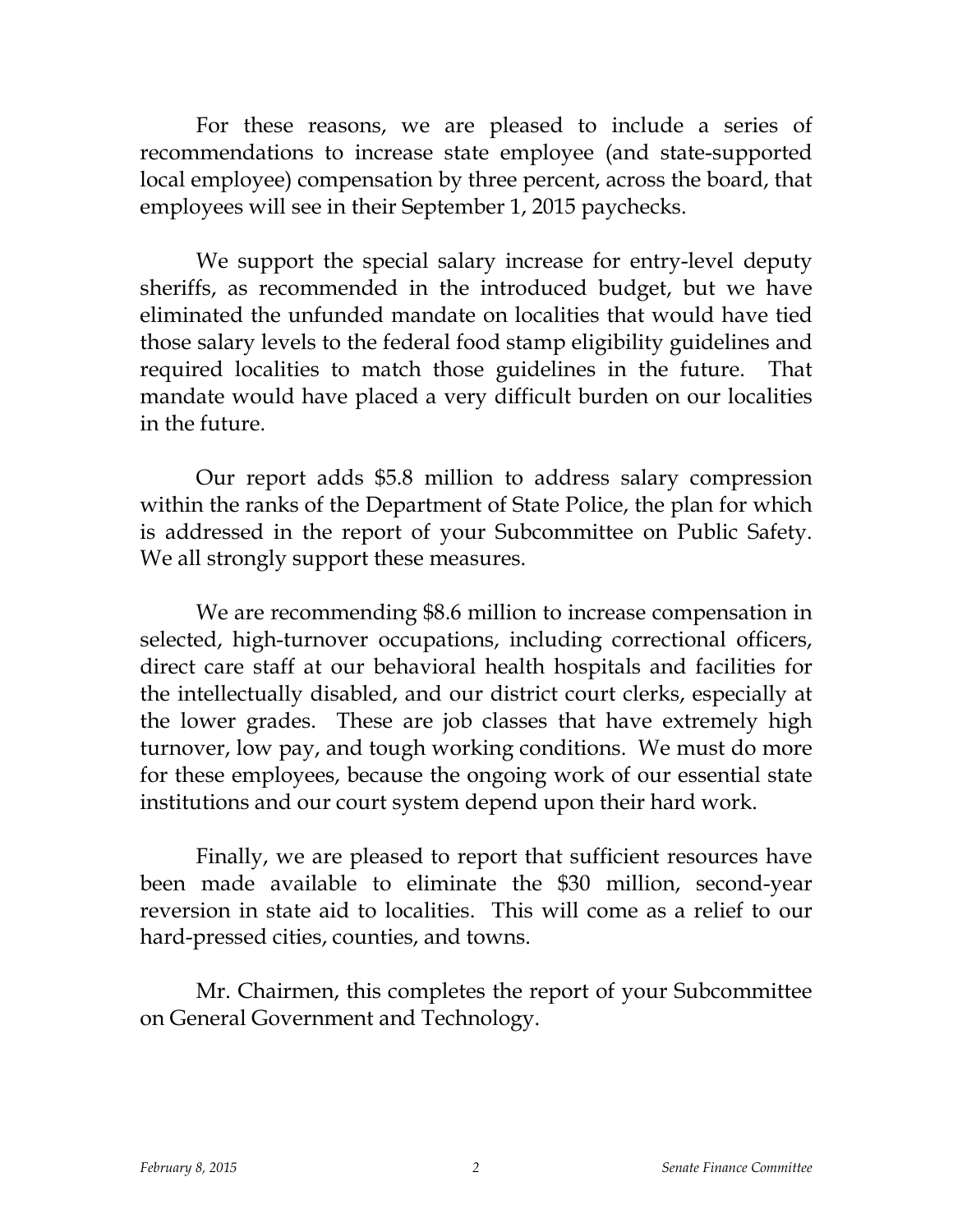Respectfully Submitted,

The Honorable Jill H. Vogel, Chair

\_\_\_\_\_\_\_\_\_\_\_\_\_\_\_\_\_\_\_\_\_\_\_\_\_\_\_\_\_\_\_\_\_\_\_\_\_\_\_\_\_

\_\_\_\_\_\_\_\_\_\_\_\_\_\_\_\_\_\_\_\_\_\_\_\_\_\_\_\_\_\_\_\_\_\_\_\_\_\_\_\_\_

\_\_\_\_\_\_\_\_\_\_\_\_\_\_\_\_\_\_\_\_\_\_\_\_\_\_\_\_\_\_\_\_\_\_\_\_\_\_\_\_\_

\_\_\_\_\_\_\_\_\_\_\_\_\_\_\_\_\_\_\_\_\_\_\_\_\_\_\_\_\_\_\_\_\_\_\_\_\_\_\_\_\_

\_\_\_\_\_\_\_\_\_\_\_\_\_\_\_\_\_\_\_\_\_\_\_\_\_\_\_\_\_\_\_\_\_\_\_\_\_\_\_\_\_ The Honorable Emmett W. Hanger, Jr.

The Honorable Stephen D. Newman

The Honorable Frank M. Ruff, Jr.

The Honorable Charles W. Carrico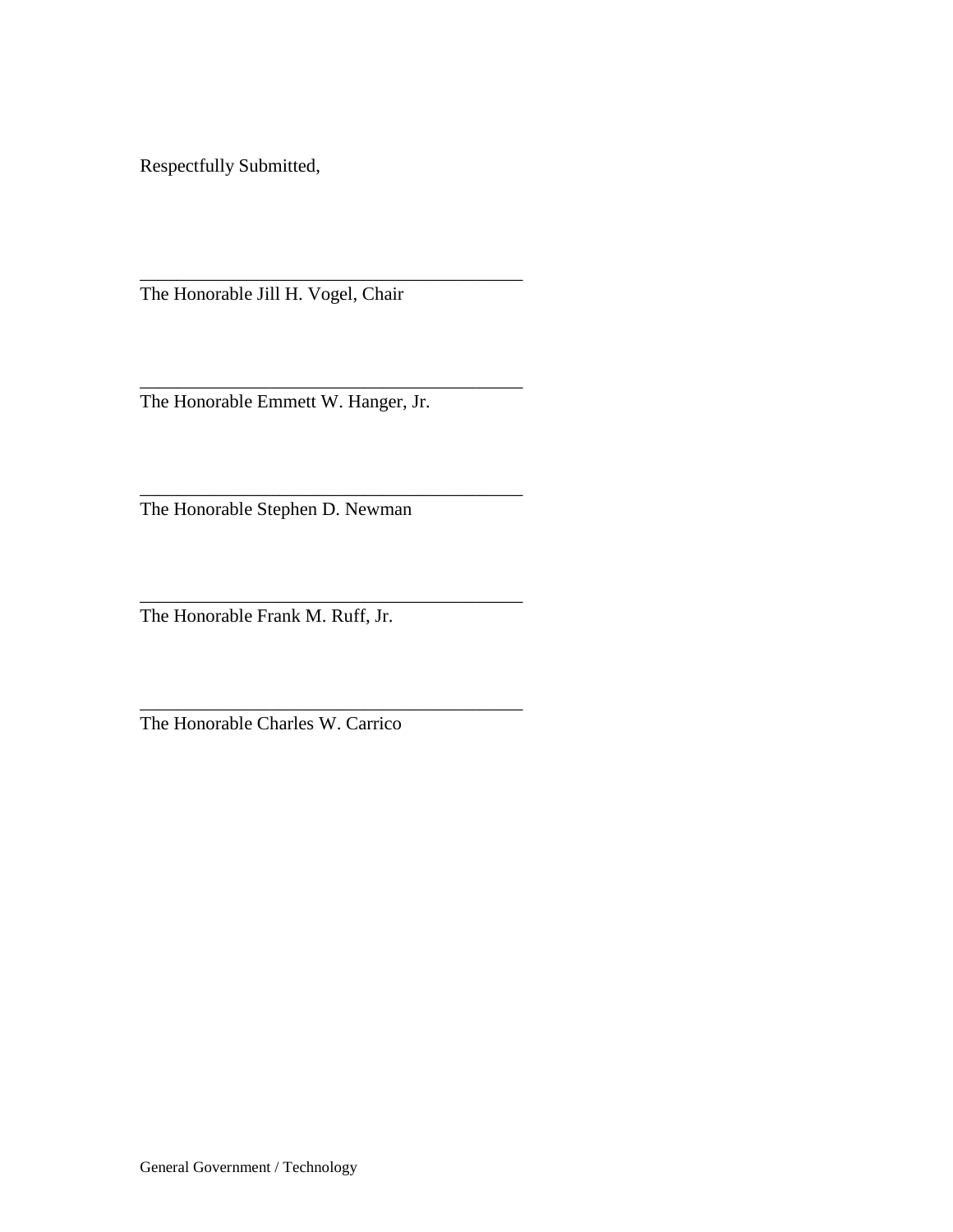# **REPORT OF THE SUBCOMMITTEE ON GENERAL GOVERNMENT AND TECHNOLOGY**

**(Proposed Amendments to SB 800, As Introduced, 2015 Session)**

|                 |                                                                                                      |             | <b>General Funds</b> |                 |
|-----------------|------------------------------------------------------------------------------------------------------|-------------|----------------------|-----------------|
|                 | <b>Amendment</b>                                                                                     | FY 2015     | FY 2016              | <b>Biennium</b> |
|                 | 1 Legislative Department                                                                             |             |                      |                 |
| $\overline{2}$  | Virginia Conflict of Interest and Ethics Advisory Council (SB 1424, 4 FTE)                           |             | \$300,000            | \$300,000       |
| 3               | Joint Commission on Transportation Accountability                                                    |             | \$28,200             | \$28,200        |
| $\overline{4}$  | Education Commission of the States (annual dues)                                                     |             | \$91,800             | \$91,800        |
| $\overline{5}$  | Chesapeake Bay Restoration Fund Advisory Committee                                                   | <b>NGF</b>  |                      |                 |
| 6               | SJR 285 - Joint subcommittee to study family and medical leave                                       |             | \$16.080             | \$16,080        |
| $\overline{7}$  | SR 62 - Joint committee of Senate Rehab and Rules on DOC staffing                                    |             | \$14,200             | \$14,200        |
| $\overline{8}$  |                                                                                                      |             |                      |                 |
| $\overline{9}$  | <b>Total, Legislative Department</b>                                                                 | \$0         | \$450,280            | \$450,280       |
| 10              |                                                                                                      |             |                      |                 |
|                 | 11 Judicial Department                                                                               |             |                      |                 |
|                 | 12 Supreme Court of Virginia                                                                         |             |                      |                 |
| 13              | Amounts for filling vacant judgeships (GF reversion = \$5,679,640 as of June 30, 2015; see Item 468) |             |                      | Revenue page    |
| 14              | Local Fines and Fees (adjust process for making deposits to general fund)                            |             | Language             |                 |
| 15              | Criminal Fund (adjust funding to address anticipated first year shortfall)                           | \$5,420,332 | (\$8,148,045)        | (\$2,727,713)   |
| 16              | Circuit Court-Court-Appointed Counsel fee for NGRI (SB 1053)                                         |             | \$18,480             | \$18,480        |
| 17              | District Court-Court-Appointed Counsel fee for psych treatment hearings (SB 1053)                    |             | \$22,050             | \$22,050        |
| 18              | Circuit Court-Counsel or GAL for protective order proceedings (SB 941)                               |             | \$42,000             | \$42,000        |
| 19              | <b>Circuit Court-Commissioners of Accounts Fees</b>                                                  |             | Language             |                 |
| 20              | Virginia State Bar - VA Legal Services Corp. - Legal Aid                                             |             | \$1,000,000          | \$1,000,000     |
| 21<br>22        | <b>Total, Judicial Department</b>                                                                    | \$5,420,332 | (\$7,065,515)        | (\$1,645,183)   |
| $\overline{23}$ |                                                                                                      |             |                      |                 |
|                 | 24 Executive Offices                                                                                 |             |                      |                 |
|                 | 25 Office of the Attorney General                                                                    |             |                      |                 |
| 26              | Legal Services for Soil and Water Conservation Districts                                             |             | Language             |                 |
|                 | 27 Office of the Inspector General                                                                   |             |                      |                 |
| $\overline{28}$ | Study of Piedmont and Catawba Hospitals                                                              | \$0         | (\$150,000)          | (\$150,000)     |
| 29              |                                                                                                      |             |                      |                 |
| 30              | <b>Total, Executive Offices</b>                                                                      | \$0         | (\$150,000)          | (\$150,000)     |
|                 | 31 Secretary of Administration                                                                       |             |                      |                 |
|                 | 32 Compensation Board                                                                                |             |                      |                 |
| 33              | Eliminate Local Mandate for Deputy Sheriffs Salaries                                                 |             | Language             |                 |
| 34              | Jail per diems, fill FY 2015 projected shortfall                                                     | \$2,498,446 | \$0                  | \$2,498,446     |
| 35              | Restore stricken language re Treasurers contingency fees for collection of delinquent accounts       |             | Language             |                 |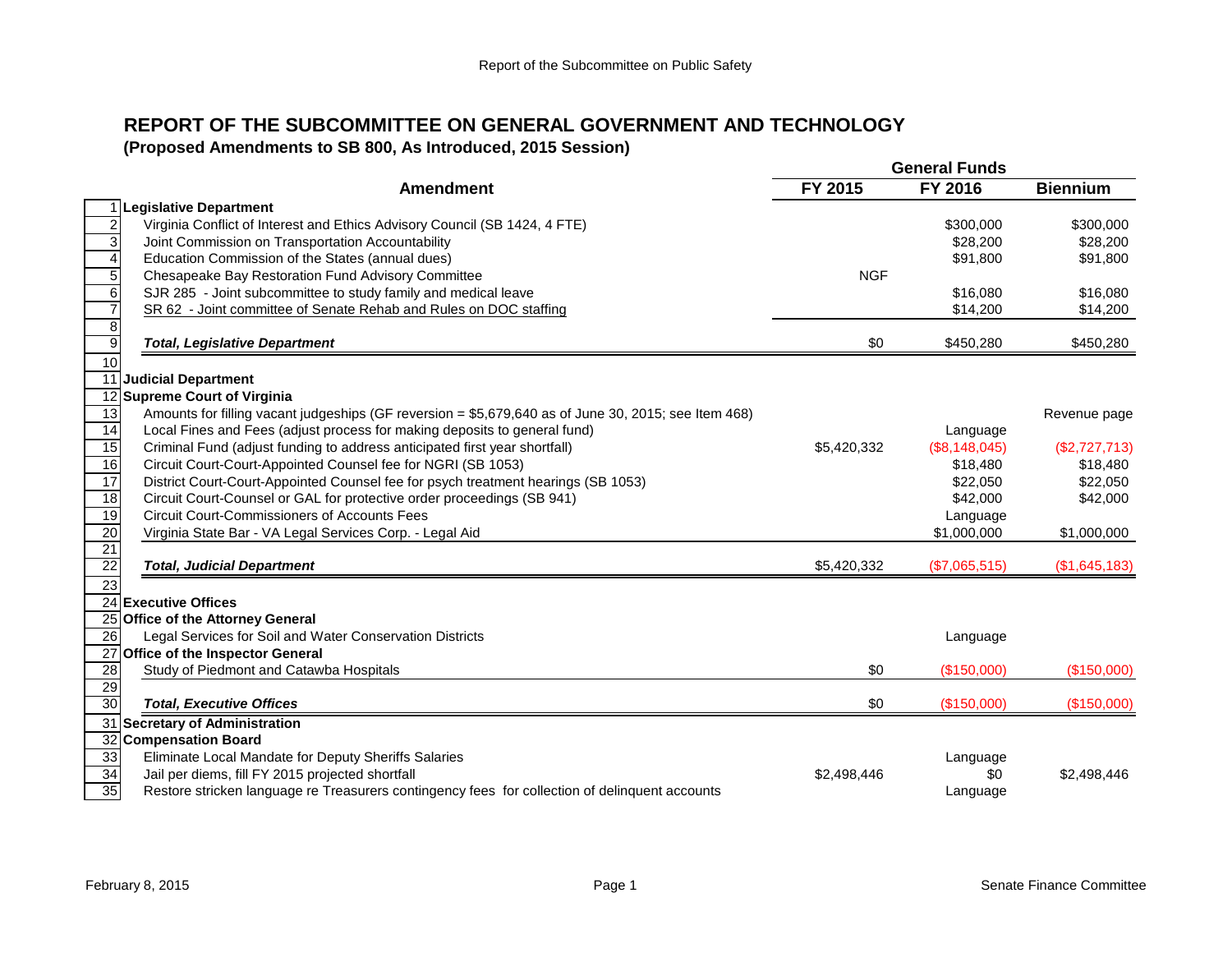|                 | 36 Department of Elections                                                                        |               |                               |               |
|-----------------|---------------------------------------------------------------------------------------------------|---------------|-------------------------------|---------------|
| $\overline{37}$ | Eliminate DRE voting machine replacement strategy and equipment reimbursement to localities       | \$0           | (\$1,610,333)                 | (\$1,610,333) |
| 38              |                                                                                                   |               |                               |               |
| 39              | <b>Total, Office of Administration</b>                                                            | \$2,498,446   | (\$1,610,333)                 | \$888,113     |
|                 | 40 Secretary of Finance                                                                           |               |                               |               |
|                 | 41 Department of Accounts                                                                         |               |                               |               |
| 42              | <b>Cardinal Systems</b>                                                                           |               | Language                      |               |
|                 | 43 Department of Taxation                                                                         |               |                               |               |
| 44              | Eliminate Tax Stamp Fee                                                                           |               | Language                      |               |
| 45              | Reporting on Tourism Development Financing Program                                                |               | Language                      |               |
| 46              | Transfer of Responsibility for Tobacco Enforcement to ABC (SB 1230)                               |               | (\$361,000)                   |               |
|                 | 47 Department of the Treasury/Treasury Board                                                      |               |                               |               |
| 48              | Claims (SB 843)                                                                                   |               | \$175,440                     | \$175,440     |
| 49              | Prince William-Manassas Regional Jail                                                             |               | Language                      |               |
| 50              | Pamunkey Regional Jail                                                                            |               | Language                      |               |
| 51              | State Tax Refund Check Option (SB 701)                                                            | \$0           | \$264,000                     | \$264,000     |
| 52              | <b>Total, Office of Finance</b>                                                                   | \$0           | \$78,440                      | \$78,440      |
|                 | 53 Secretary of Technology                                                                        |               |                               |               |
| 54              | CIT: Use of CRCF                                                                                  |               | Language                      |               |
|                 | 55 Central Appropriations                                                                         |               |                               |               |
| 56              | Rainy Day Fund Reserve for FY 2015 (required payment in FY 2017)                                  | \$134,000,000 | \$0                           | \$134,000,000 |
| 57              | State Employee Compensation (3% salary increase effective September 1, 2015)                      |               | \$56,700,000                  | \$56,700,000  |
| 58              | State-Supported Local Employees (3% salary increase, 10 months)                                   |               | \$22,100,000                  | \$22,100,000  |
| 59              | Higher Education Faculty (2%, 20 pay periods)                                                     |               | \$14,364,608                  | \$14,364,608  |
| 60              | Teachers (1.5%, 10 months)                                                                        |               | <b>Education Subcommittee</b> |               |
| 61              | Additional Compensation for High-Turnover Groups (20 pay periods)                                 |               | \$8,602,448                   | \$8,602,448   |
| 62              | State Police Compression Plan                                                                     |               | \$5,835,868                   | \$5,835,868   |
| 63              | Eliminate Second Year Aid to Localities Reversion                                                 |               | \$29,840,738                  | \$29,840,738  |
| 64              | Partially restore higher education centers, Jefferson Laboratory, Eastern Virginia Medical School |               | \$642,806                     | \$642,806     |
| 65              | Per diem for recalled retired judges                                                              |               | \$500,000                     | \$500,000     |
| 66              | SCHEV: Partially restore Virtual Library of Virginia                                              |               | \$148,064                     | \$148,064     |
| 67              | Technical corrections (Item 468)                                                                  |               | (\$200,000)                   | (\$200,000)   |
| 68              | Increase judicial retirement age from 70 to 73 (SB 1196)                                          |               | (\$1,396,000)                 | (\$1,396,000) |
| 69              | Judicial vacancy reversions (as of June 30, 2015)                                                 |               | Language                      |               |
| 70              | State Tax Refund Check Option (SB 701)                                                            |               | Language                      |               |
| $\overline{71}$ | <b>Treasury Reduction Strategy</b>                                                                |               | Language                      |               |
| $\overline{72}$ | VRS NGF Impact (SB1162)                                                                           |               | Language                      |               |
| 73              | <b>Total, Central Appropriations</b>                                                              | \$134,000,000 | \$137,138,532                 | \$271,138,532 |
|                 | 74 Part 3 (Transfers)                                                                             |               |                               |               |
| $\overline{75}$ | 3-3.03 Health Insurance Fund Interest                                                             |               |                               | Revenue Page  |
| 76              | 3-6.05 Collection of Local Fines and Fees (eliminate fees from formula; set threshold at 65%)     |               | Language                      |               |
| 77              | 4-5.03 Internal Service Fund Review: Technical Correction                                         |               | Language                      |               |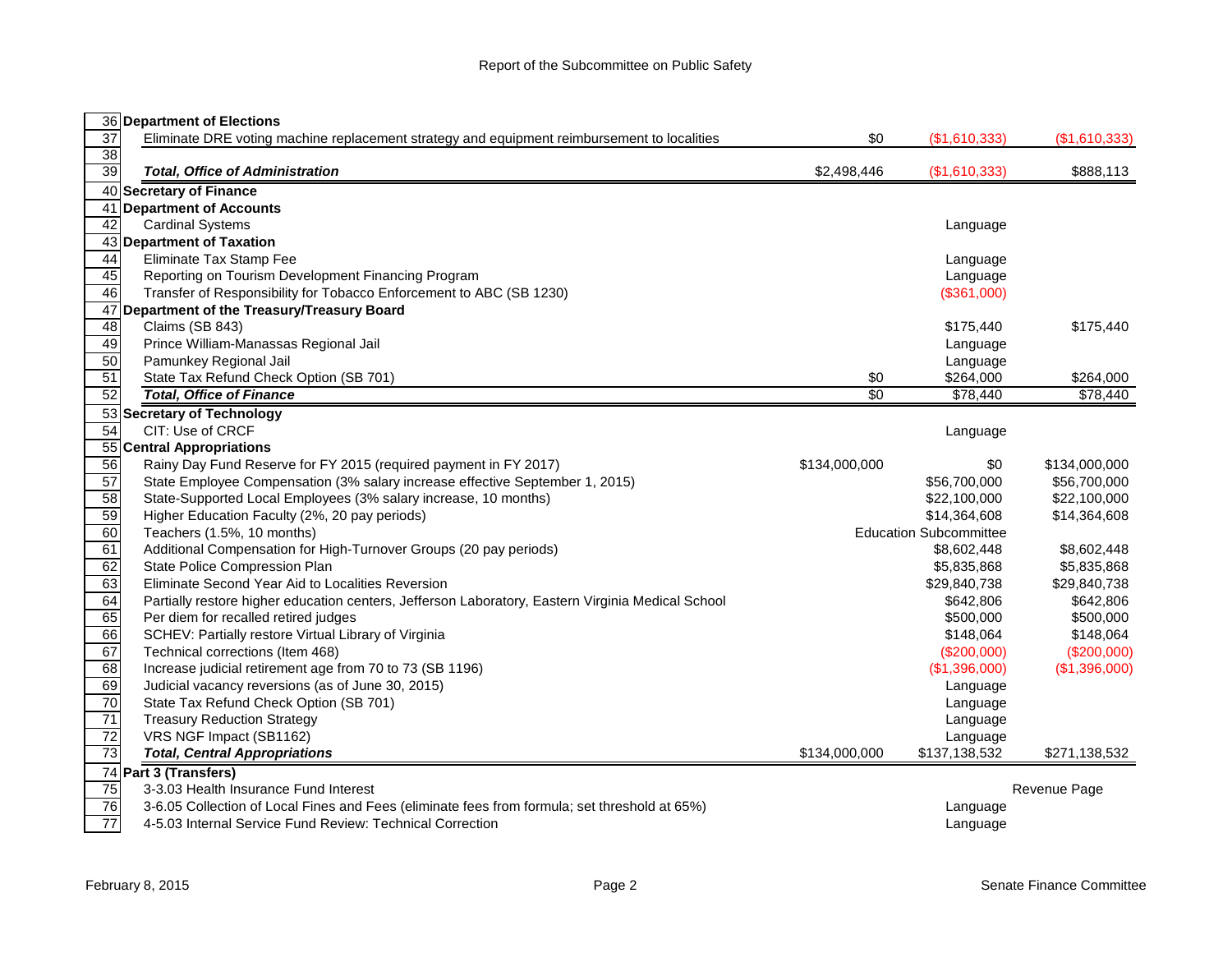General Government Subcommittee Item 37 #3s

## **Judicial Department**

Supreme Court Language

#### **Language:**

Page 26, line 6, after "the deposit of all" insert "Commonwealth". Page 26, line 7, strike "Item 43" and "Item 44" and insert "Item 40" and "Item 41". Page 26, line 8, strike "45" and "Item 46" and insert "42" and "Item 43".

### **Explanation:**

(This amendment adjusts the procedures for the deposit of local fines and fees into the State Treasury. A companion amendment to Section 3-6.05 of this act removes local fees from the calculation of the amounts to be returned to the Literary Fund and provides that one-half of the amount by which local fines and forfeitures exceed 65 percent of total collections be returned to the Literary Fund. This amendment provides that only the state collections are to be deposited into the State Treasury. The current language requires that all local collections be deposited into the State Treasury, which in turn requires that checks for the local amounts not transferred to the Literary Fund be sent back to the localities. The intent of this amendment is to eliminate that administrative expense.)

General Government Subcommittee Item 39 #5s

# **Judicial Department**

Circuit Courts Language

#### **Language:**

Page 29, after line 7, insert:

"J. Notwithstanding any other provisions of Chapter 23 of Title 8.1 of the Code of Virginia, a reasonable fee may be charged by Commissioners of Accounts for any foreclosures on a timeshare estate to reimburse them for the reasonable costs associated therewith."

#### **Explanation:**

(This amendment is self-explanatory.)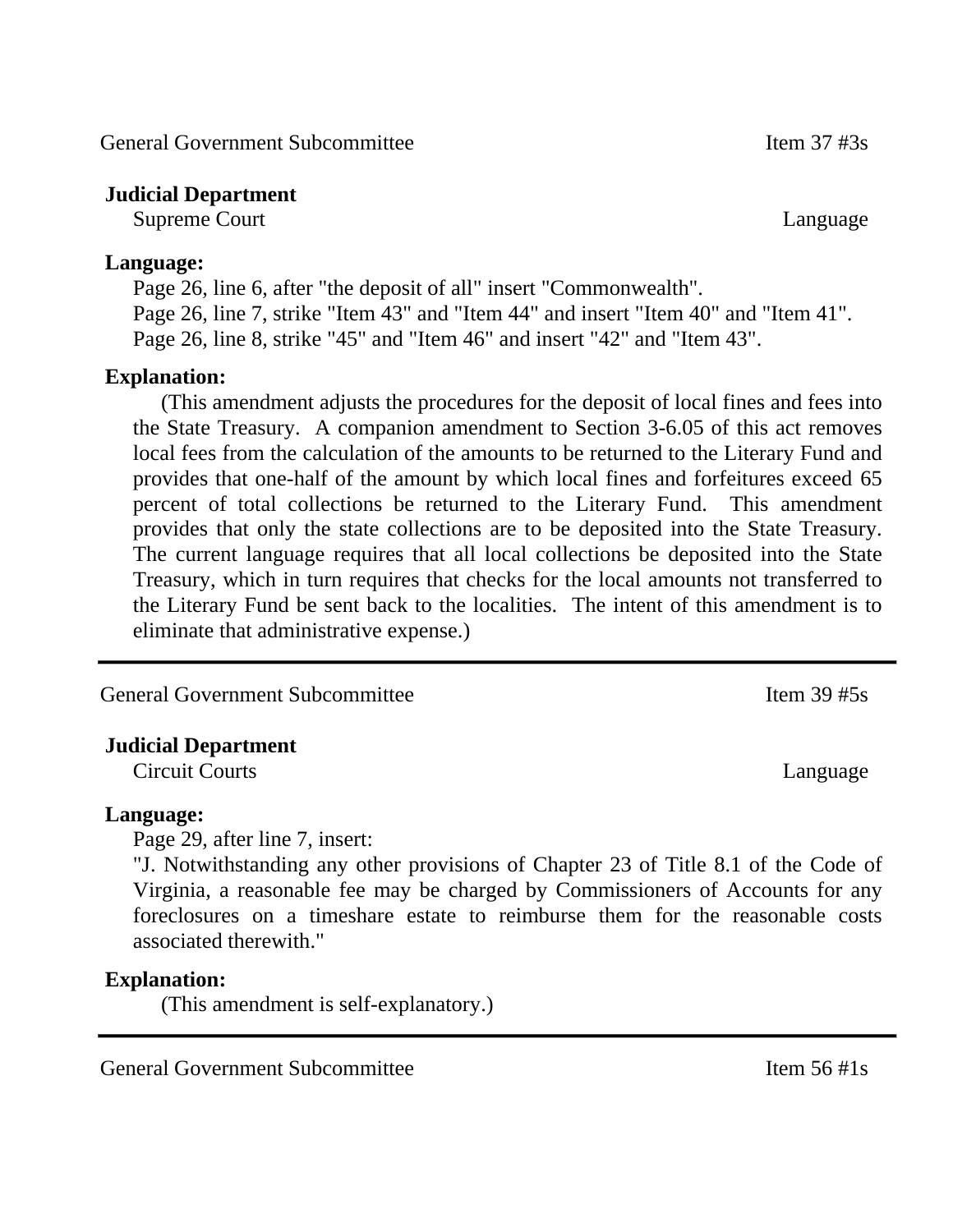#### **Executive Offices**

Attorney General And Department Of Law

#### **Language:**

Page 38, line 14, after "at no charge" insert:

", inclusive of all fees, expenses, or other costs associated with litigation, excluding the payment of damages."

#### **Explanation:**

(This amendment clarifies existing language which expresses legislative intent that the Office of the Attorney General shall provide legal services to the Soil and Water Conservation Districts at no charge.)

| General Government Subcommittee                                             |                        |                               | Item $63 \text{ #1s}$ |  |
|-----------------------------------------------------------------------------|------------------------|-------------------------------|-----------------------|--|
| <b>Executive Offices</b><br><b>Office Of The State Inspector</b><br>General | <b>FY 14-15</b><br>\$0 | $FY$ 15-16<br>$($150,000)$ GF |                       |  |

#### **Language:**

Page 41, line 11, strike "\$6,658,433" and insert "\$6,508,433". Page 42, strike lines 18 through 26.

#### **Explanation:**

(This amendment eliminates \$150,000 the second year from the general fund and language from the Office of the State Inspector General for a study of the future use of Piedmont Geriatric and Catawba Hospitals. A companion amendment to Item 307 in the Department of Behavioral Health and Developmental Services requires a report with recommendations to the General Assembly.)

General Government Subcommittee Item 66 #2s

#### **Administration**

Compensation Board Language Language

#### **Language:**

Page 48, line 5, after "\$31,009," strike the remainder of the line and insert ".". Page 48, line 6, before "Compensation" insert "The". Page 48, line 12, after "herein." strike the remainder of the line.

Language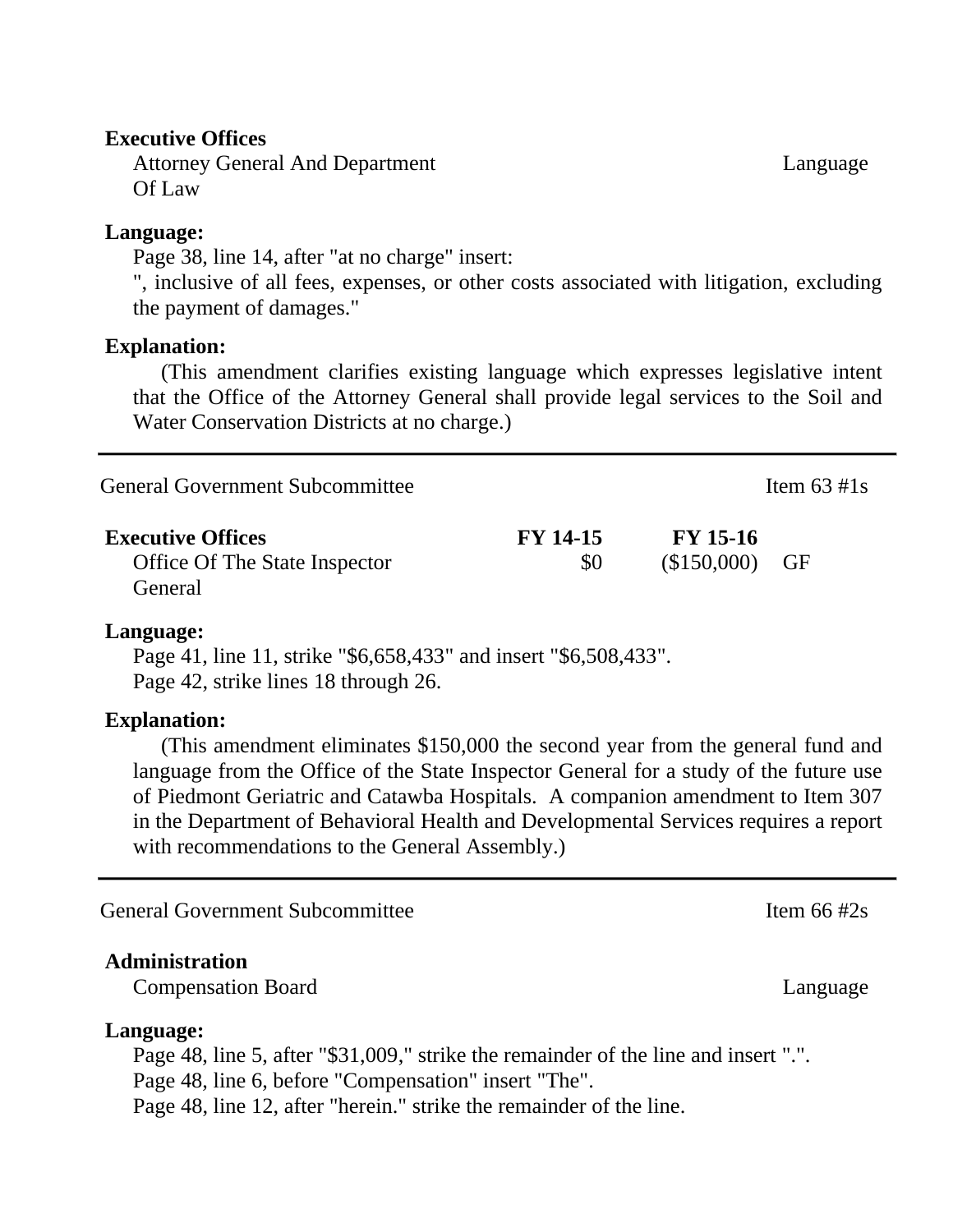Page 48, strike lines 13 through 15.

#### **Explanation:**

(This amendment protects the proposed salary increase for entry-level deputy sheriffs and addresses the issue of salary compression for grade 8 deputy sheriffs. It also removes an unfunded salary mandate beginning in FY 2017 for all cities and counties.)

| Item $70 \#1s$ |
|----------------|
|                |

#### **Administration**

Compensation Board Language

#### **Language:**

Page 54, lines 37 through 40, restore the following language:

"Effective January 1, 2016, as provided in Section 19.2-349, Code of Virginia, treasurers shall be prohibited from being compensated on a contingency basis but shall be instead compensated administrative cost pursuant to Section 58.1-3958, Code of Virginia."

Page 54, lines 40 and 41, strike:

"Collections fees shall be paid on a contingency basis out of the proceeds of the amount collected."

#### **Explanation:**

(This amendment restores the original intent of the language in this Item concerning the collection of delinquent fines and fees by Treasurers. The original language as adopted by the General Assembly in the 2014 appropriation act prohibited Treasurers and other local government entities from charging contingency fees for the collection of delinquent fines and fees, effective January 1, 2016.)

| <b>General Government Subcommittee</b>                                                                                      |                        |                                | Item $83 \#5s$ |  |
|-----------------------------------------------------------------------------------------------------------------------------|------------------------|--------------------------------|----------------|--|
| <b>Administration</b><br>Department Of Elections                                                                            | <b>FY 14-15</b><br>\$0 | <b>FY</b> 15-16<br>\$1,610,333 | GF             |  |
| Language:<br>Page 70, line 29, strike "\$12,018,927" and insert "\$10,408,594".<br>Page 71, strike line 26 through line 40. |                        |                                |                |  |
|                                                                                                                             |                        |                                |                |  |

#### **Explanation:**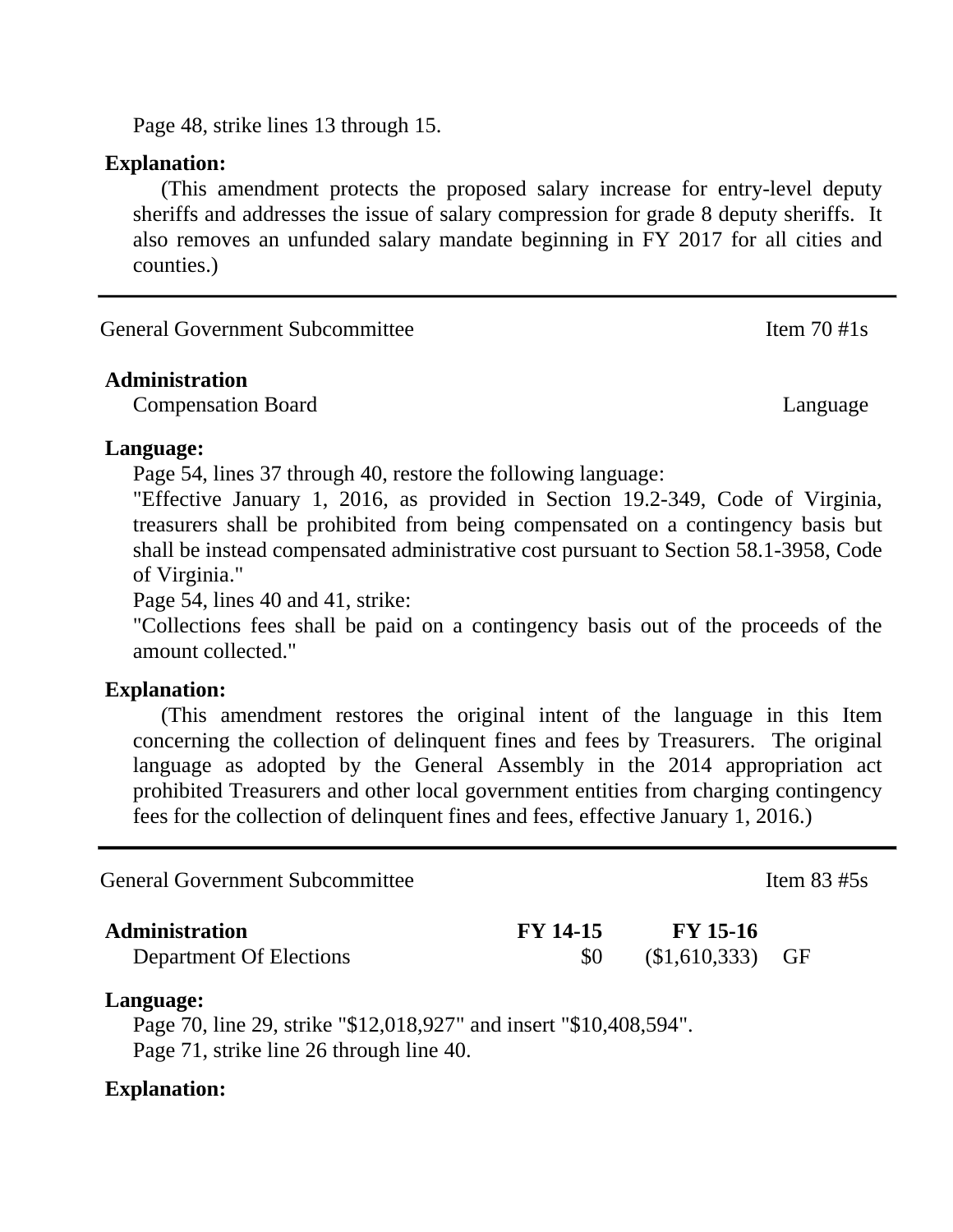(This amendment eliminates a proposal for a blanket procurement of voting machines and a corresponding reimbursement to localities that have previously purchased approved voting equipment.)

General Government Subcommittee Item 256 #1s

#### **Finance**

Department Of Accounts Language

#### **Language:**

Page 214, line 18, following "systems" insert: "provided, however, that such systems are competitively procured."

#### **Explanation:**

(This amendment requires competitive procurement for any additional statewide information systems encompassed within the Cardinal business model.)

General Government Subcommittee Item 269 #1s

#### **Finance**

Department Of Taxation Language

#### **Language:**

Page 224, after line 49, insert the following:

"D. The Department of Taxation shall report on a quarterly basis, beginning on July 1, 2015, to the Chairmen of the House Appropriations, House Finance and Senate Finance Committees, on the amount of state sales and use tax revenues authorized to be remitted under the provisions of § 58.6-608.3, § 58.1-3851.1, and § 58.1-3851.2, of the Code of Virginia."

#### **Explanation:**

(This amendment requires a quarterly report on the amount of state sales and use tax that is remitted to certain public facilities and local tourism projects to assist with debt financing.)

General Government Subcommittee Item 270 #1s

#### **Finance**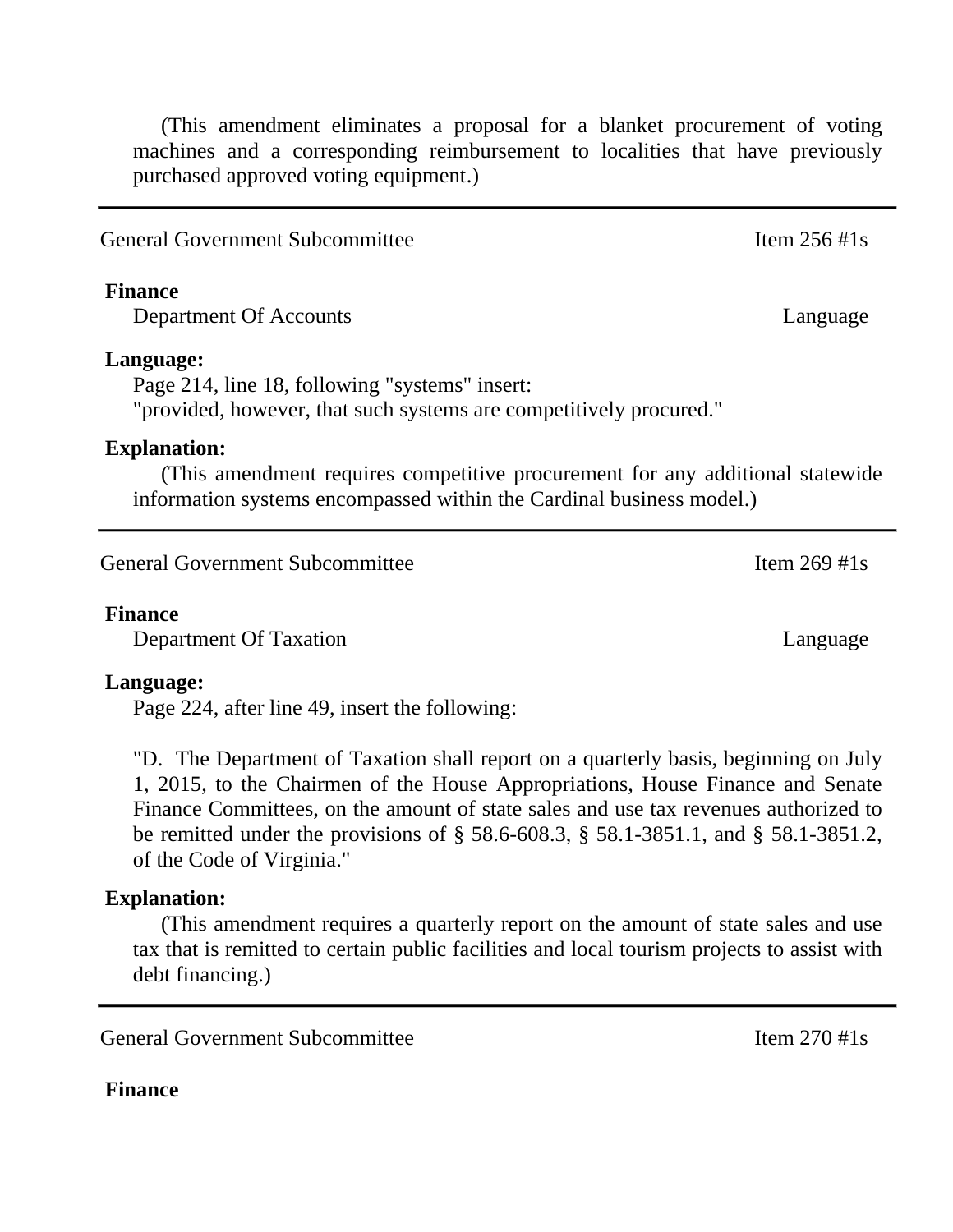Department Of Taxation Language

#### **Language:**

Page 227, strike line 47 through line 49.

#### **Explanation:**

(This amendment eliminates the authorization for the Department of Taxation to charge an administrative fee on cigarette revenue stamps.)

| General Government Subcommittee          |                        |                              | Item $270 \text{ #2s}$ |  |
|------------------------------------------|------------------------|------------------------------|------------------------|--|
| <b>Finance</b><br>Department Of Taxation | <b>FY 14-15</b><br>SO. | FY 15-16<br>$(\$361,000)$ GF |                        |  |

#### **Language:**

Page 224, line 51, strike "\$58,138,820" and insert "\$57,777,820".

#### **Explanation:**

(This amendment reduces the appropriation for the Department of Taxation by \$361,000 the second year from the general fund to reflect the transfer of the responsibility for tobacco tax enforcement to the Department of Alcoholic Beverage Control, pursuant to Senate Bill 1230 of the 2015 General Assembly. A companion amendment to Item 378 provides for this amount of funding to be available as nongeneral funds for the Department of Alcoholic Beverage Control for tobacco licensure and enforcement activities. These amendments are contingent upon final passage of Senate Bill 1230.)

General Government Subcommittee Item 419 #1s

#### **Technology**

Innovation And Entrepreneurship Investment Authority

#### **Language:**

Page 366, following line 47, insert:

"O. Out of the amounts appropriated in Item 101.I to the Commonwealth Research Commercialization Fund, the Secretary of Commerce and Trade shall release upon request of the Center for Innovative Technology an amount not to exceed \$2,000,000 in the second year in additional support of the MACH 37 cyber security accelerator.

Language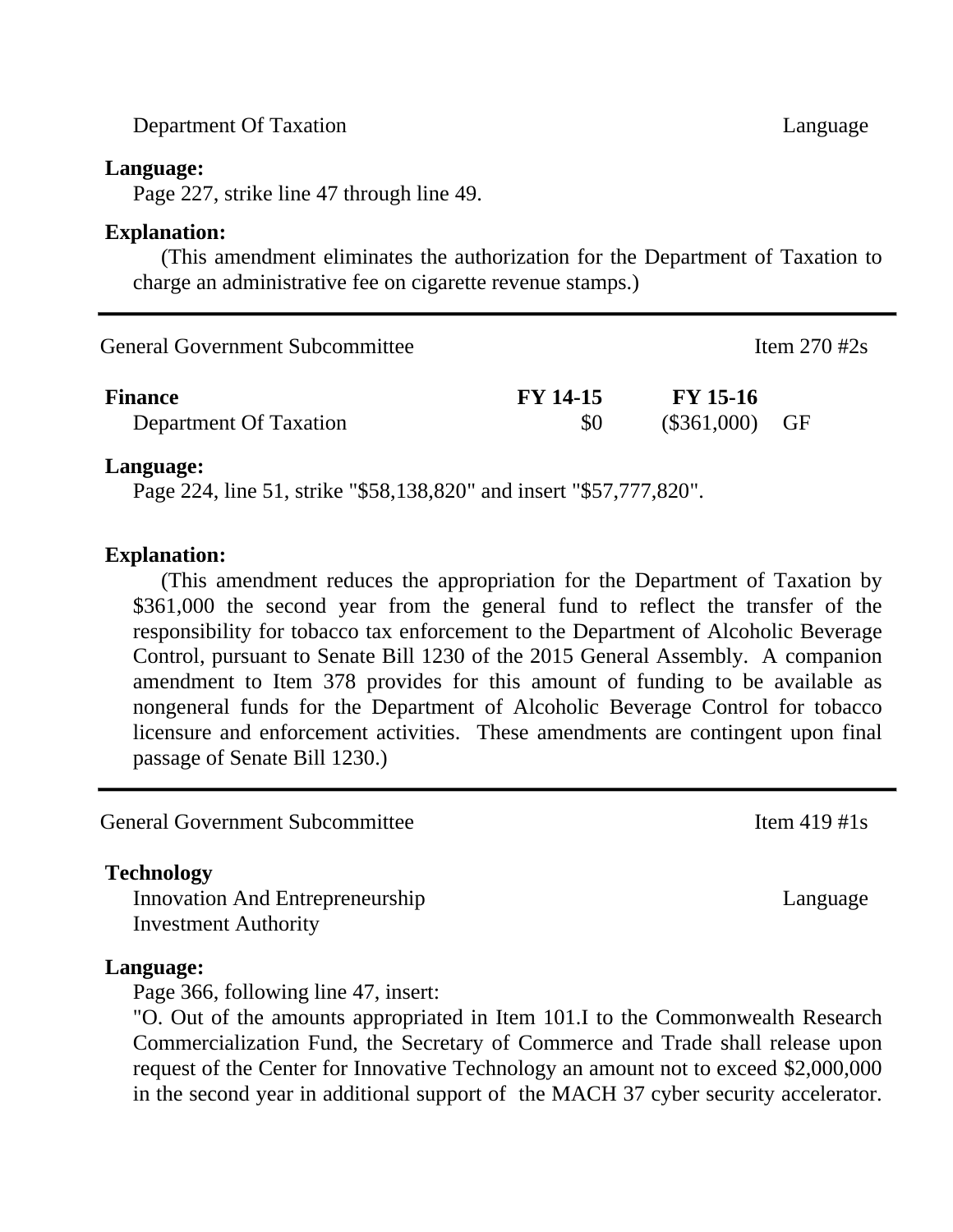Prior to the release of this funding, the Center for Innovative Technology shall certify that it was unable to secure the private investment of at least \$3,000,000 as was contemplated in the initial legislative authorization of the program."

#### **Explanation:**

(This amendment provides additional state support of the MACH 37 cyber security accelerator if it fails to achieve its anticipated level of private sector investment.)

| <b>General Government Subcommittee</b> | Item $467 \text{ #1s}$ |
|----------------------------------------|------------------------|
|                                        |                        |

| <b>Central Appropriations</b> | <b>FY 14-15</b> | <b>FY</b> 15-16 |  |
|-------------------------------|-----------------|-----------------|--|
| <b>Central Appropriations</b> |                 | \$93,164,608 GF |  |

# **Language:**

Page 427, line 40, strike "\$111,816,543" and insert "\$204,981,151".

Page 433, following line 24, insert:

"O. Subject to revenue estimates for Fiscal Year 2015 being met or exceeded, there is herewith appropriated a sum of \$93,164,608 from the general fund in the second year to be used only for employee compensation purposes as stated in paragraphs P, Q, R, and S below.

P. 1. As provided in paragraph O of this Item, \$56,700,000 shall be used to support the general fund portion of costs associated with a three percent cost of living base adjustment for all classified employees of the Executive Branch, and all other full-time employees of the Commonwealth, except elected officials, effective with the pay period beginning August 10, 2015. Included in this amount are the costs associated with classified employees of institutions of higher education.

2. As provided in paragraph O of this Item, \$22,100,000 shall be used to support the general fund portion of costs associated with a three percent cost of living base adjustment for all state supported local employees and Constitutional officers effective September 1, 2015.

Q. The Department of Human Resources Management shall increase the maximum salaries for each band within the Commonwealth's Classified Compensation Plan by three percent on July 1, 2015. No salary increase shall be granted to any employee as a result of this action.

R. 1. The Director of the Department and Planning and Budget shall transfer amounts to affected agencies and institutions of higher education as necessary.

2. The Director of the Department of Planning and Budget shall administratively increase nongeneral fund appropriations as required to implement the base budget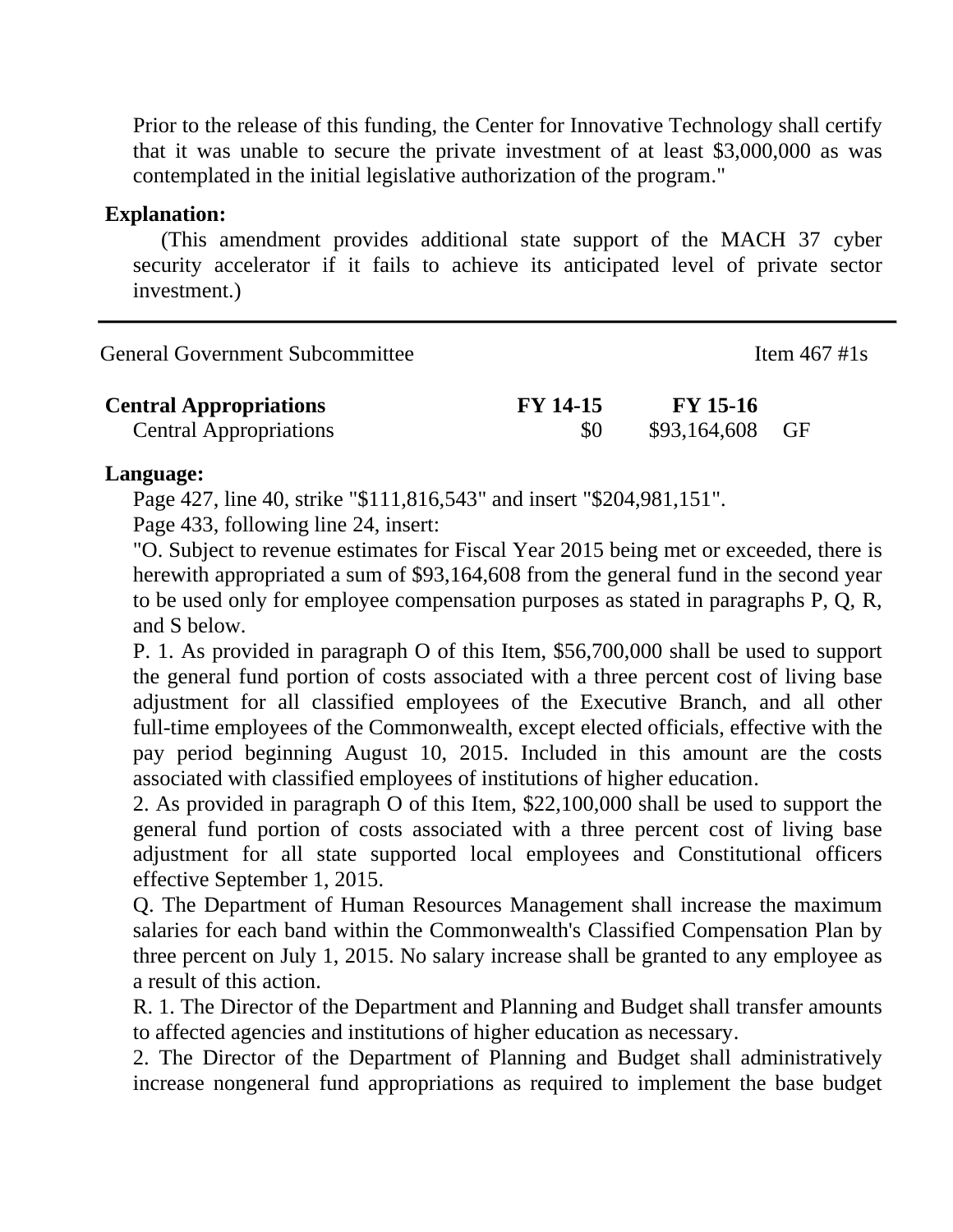adjustment.

S. As provided in paragraph O of this Item, \$14,364,608 shall be provided to increase faculty salaries at institutions of higher education by the equivalent of two percent effective August 10, 2015. Institutions may award the salary increase on the basis of merit so as not to exceed an average of two percent at each institution each year.

T. Except as provided elsewhere in this act, the following agency heads, at their discretion, may implement the provisions of new or existing performance-based pay plans effective July 1, 2015 in lieu of other pay actions which may be authorized within this Item.

1. The heads of agencies in the Legislative and Judicial Departments;

2. The Commissioners of the State Corporation Commission and the Virginia Workers' Compensation Commission;

- 3. The Attorney General;
- 4. The Director of the Virginia Retirement System;
- 5. The Director of the State Lottery Department;
- 6. The Director of the University of Virginia Medical Center;
- 7. The Executive Director of the Virginia College Savings Plan; and,
- 8. The Executive Director of the Virginia Port Authority. "

# **Explanation:**

(This amendment provides \$84.3 million in the second year in support of the general fund share of a two percent cost-of-living adjustment for state and state supported local employees.)

| <b>General Government Subcommittee</b> | Item $467 \text{ #8s}$ |
|----------------------------------------|------------------------|
|                                        |                        |

| <b>Central Appropriations</b> | FY 14-15 | <b>FY 15-16</b> |  |
|-------------------------------|----------|-----------------|--|
| <b>Central Appropriations</b> | \$0      | \$8,602,448 GF  |  |

# **Language:**

Page 427, line 40, strike "\$111,816,543" and insert "\$120,418,991".

Page 433, following line 24, insert:

"O.1. Subject to revenue estimates for Fiscal Year 2015 being met or exceeded, and pursuant to the recommendation of the state employee compensation work group established by paragraph B of Item 255, Chapter 806 of the Acts of Assembly of 2013, there is herewith appropriated a sum of \$8,602,448 to be used exclusively for a two percent adjustment to the base salary of state employees in the following high turnover job roles effective August 10, 2015 for the purposes of relieving salary compression and maintaining market relevance: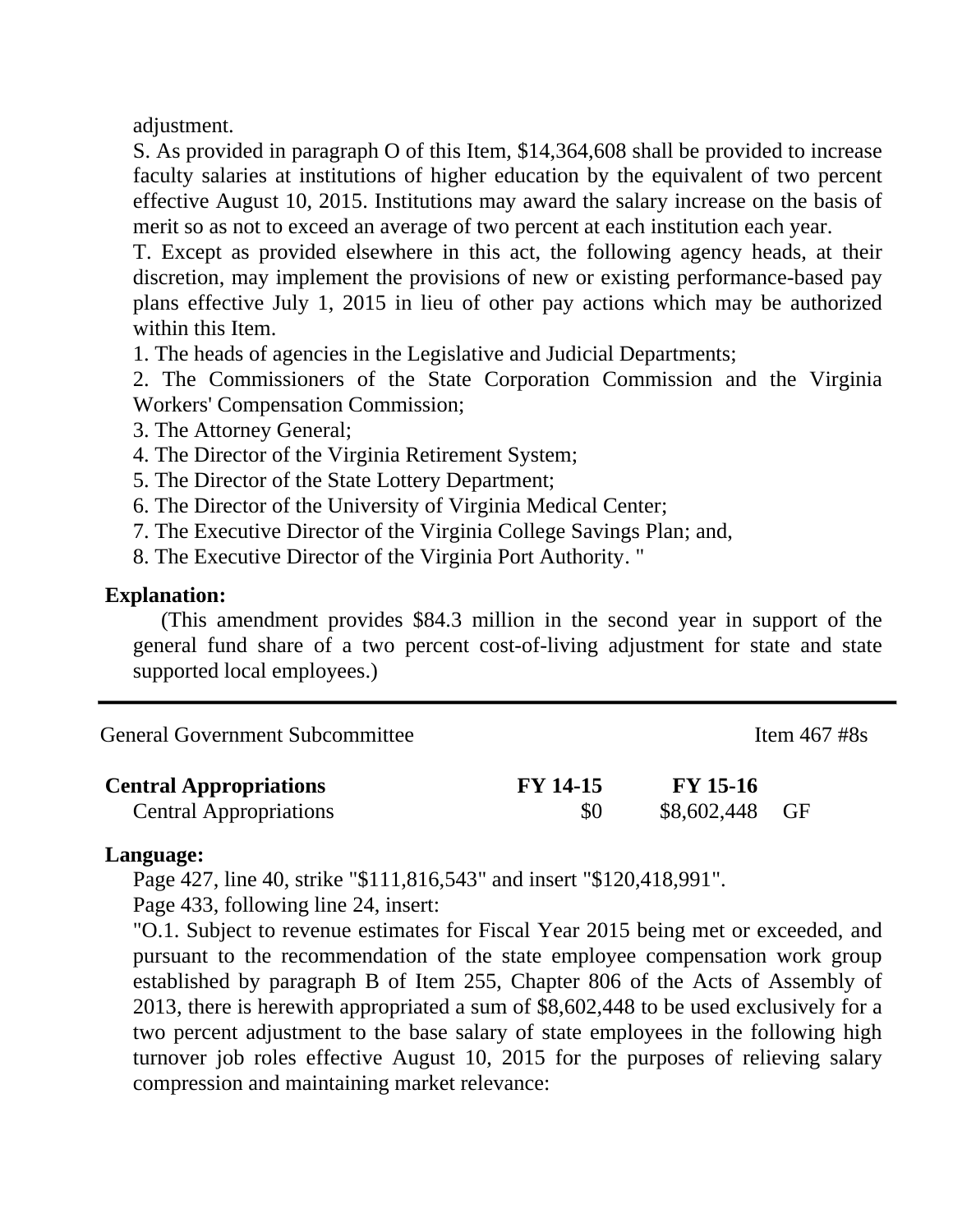a. Law Enforcement Officer I

b. Security Officer I

c. Security Officer III

d. Direct Service Associate I

e. Direct Service Associate II

f. Direct Service Associate III

g. Housekeeping and/or Apparel Worker I

h. Probation Officer Assistant

i. Emergency Coordinator I

j. Emergency Coordinator II

k. Registered Nurse I

l. Registered Nurse II/Nurse Practitioner I/Physician's Assistant

m. Licensed Practical Nurse

n. Therapy Assistant/Therapist I

o. Therapist II

p. Compliance / Safety Officer II

q. District Court Deputy Clerk, Grade 6

r. District Court Deputy Clerk, Grade 7

s. District Court Deputy Clerk, Grade 8

2.a Employees in the Executive Department subject to the Virginia Personnel Act shall receive the salary increases authorized in this paragraph only if they attained at least a rating of "Contributor" on their latest performance evaluation.

b. Salary increases authorized in this paragraph for employees in the Judicial and Legislative Departments, employees of Independent agencies, and employees of the Executive Department not subject to the Virginia Personnel Act shall be consistent with the provisions of this paragraph, as determined by the appointing or governing authority. The governing authorities of those agencies and state institutions of higher education with employees not subject to the Virginia Personnel Act shall certify to the Department of Human Resource Management that employees receiving the awards are performing at levels at least comparable to the eligible employees as set out in subparagraph 2.a. of this paragraph.

3. The Department of Human Resource Management shall increase the maximum salary for each band within the Commonwealth's Classified Compensation Plan by two percent on August 10, 2015. No salary increase shall be granted to any employee as a result of this action.

4. The salary increase authorized in this paragraph is intended to be in addition to any other salary increase authorized in this act."

# **Explanation:**

(This amendment provides for a two-percent base adjustment for employees in 19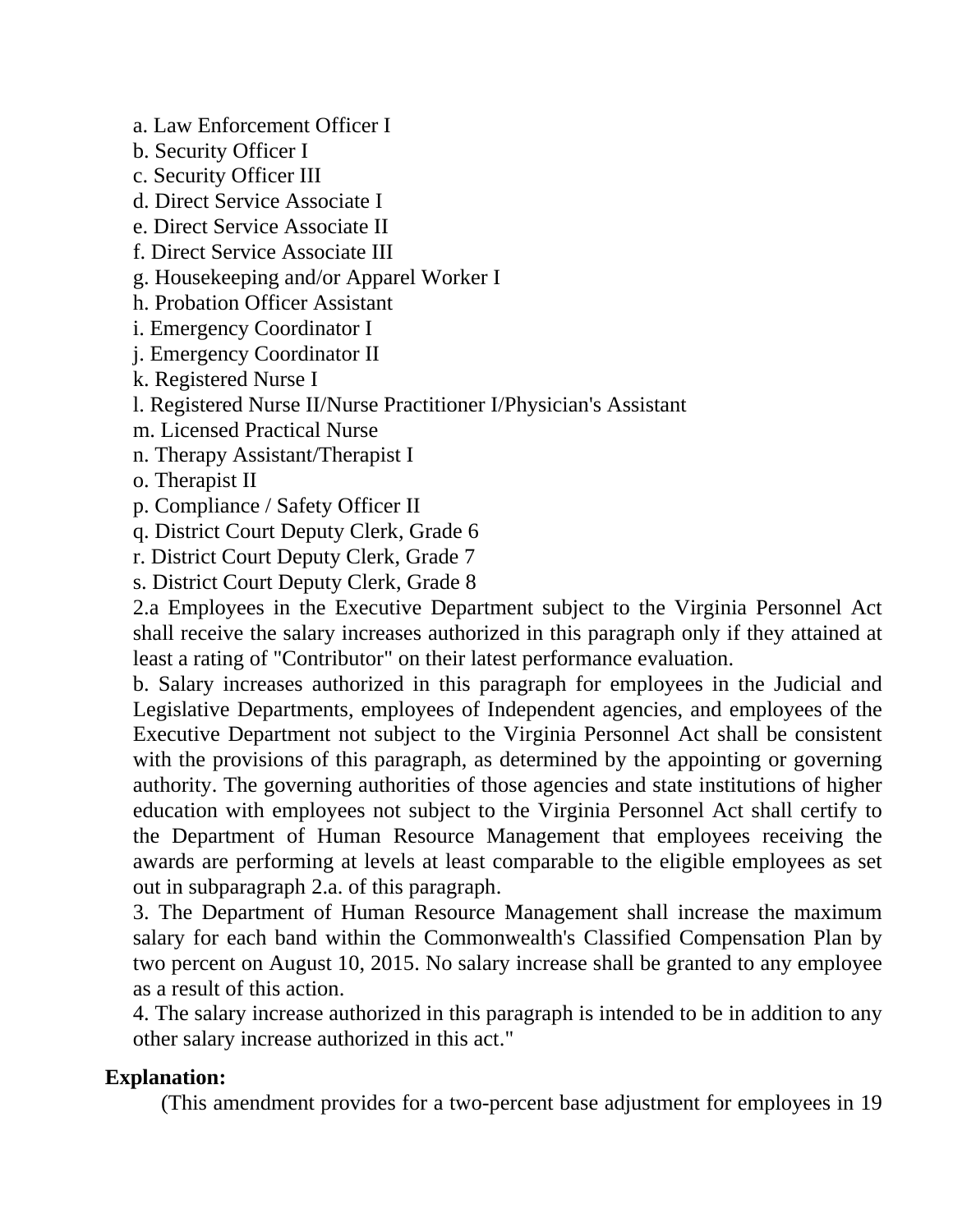categories of employees with the highest turnover rates effective in the September 1, 2015 paycheck.)

| <b>General Government Subcommittee</b>                         |                        |                                   | Item $467 \text{ #9s}$ |  |
|----------------------------------------------------------------|------------------------|-----------------------------------|------------------------|--|
| <b>Central Appropriations</b><br><b>Central Appropriations</b> | <b>FY 14-15</b><br>\$0 | <b>FY</b> 15-16<br>\$5,835,868 GF |                        |  |

#### **Language:**

Page 427, line 40, strike "\$111,816,543" and insert "\$117,652,411".

O. Out of the appropriation for this Item, \$5,835,868 the second year shall be transferred to the Department of State Police for salary supplements, subject to the approval by the Secretary of Public Safety and Homeland Security and the Secretary of Administration of a salary compression plan for fiscal year 2016. No funds shall be included within such plan for personnel of the Department of State Police with less than five years of service as of July 1, 2015. Prior to the implementation of the plan, copies of the approved plan shall be provided to the Chairmen of the Senate Finance and House Appropriations Committees."

#### **Explanation:**

(This amendment provides \$5,835,868 the second year from the general fund for the salary compression plan for the Department of State Police.)

| <b>General Government Subcommittee</b> |                 |                 | Item $471.30 \text{ #4s}$ |
|----------------------------------------|-----------------|-----------------|---------------------------|
| <b>Central Appropriations</b>          | <b>FY 14-15</b> | <b>FY 15-16</b> |                           |
| <b>Central Appropriations</b>          | \$0             | \$29,840,738 GF |                           |

#### **Language:**

Page 455, line 14, strike "(\$29,840,738)" and insert "\$0". Page 455, strike line 12 through line 53. Page 456, strike line 1 through line 7.

#### **Explanation:**

(This amendment eliminates the Aid to Local Government Reversion Clearing Account.)